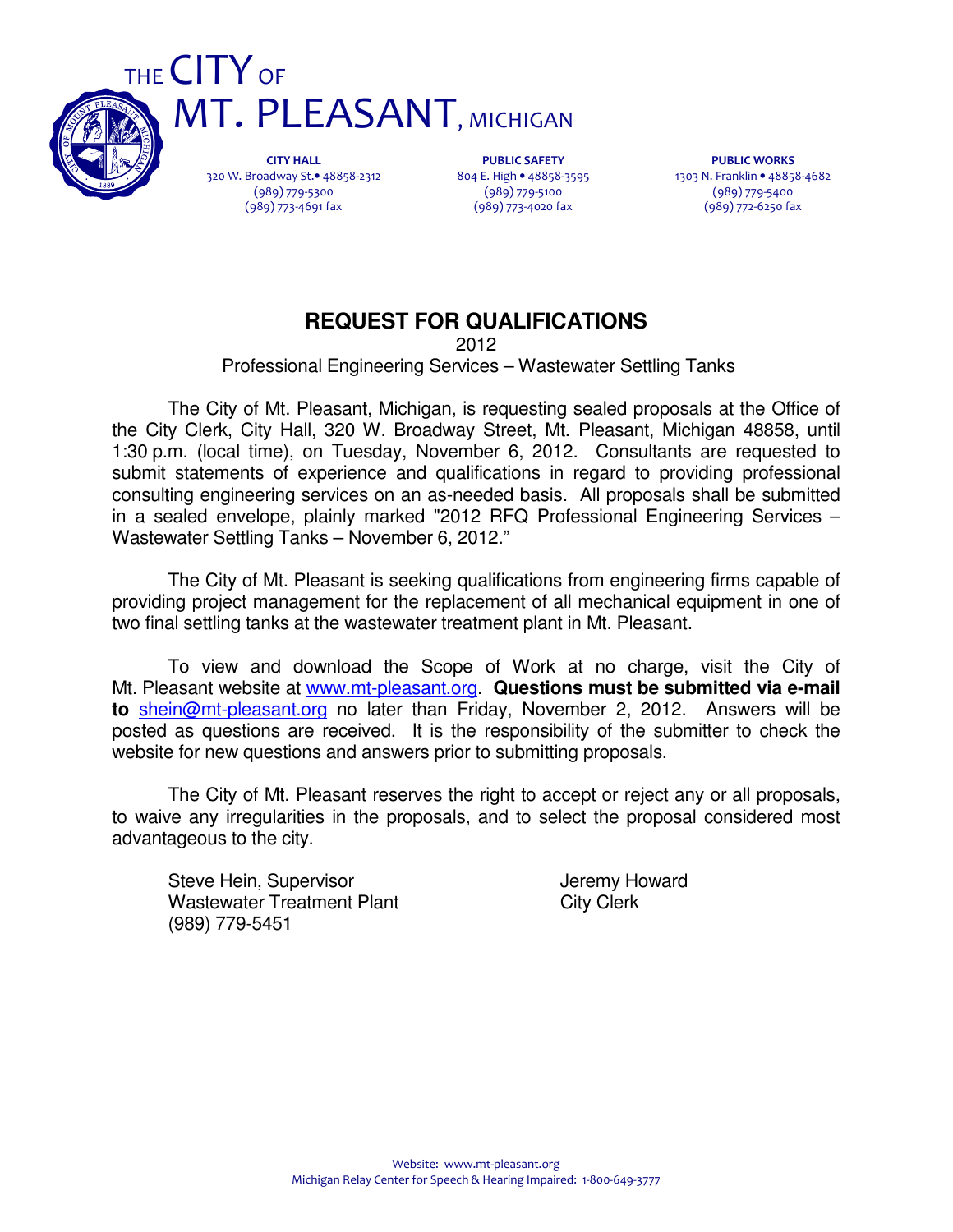#### **CITY OF MT. PLEASANT WASTEWATER TREATMENT PLANT REQUEST FOR PROPOSALS PROFESSIONAL ENGINEERING SERVICES REPLACEMENT OF MECHANICAL EQUIPMENT OF WASTEWATER FINAL SETTLING TANKS**

The City of Mt. Pleasant (Owner) is seeking proposals for engineering services for the replacement of all mechanical equipment in of one of two wastewater final settling tanks. The remaining final settling tank will be replaced in the following fiscal year. It is the intent of this request that the drawings and other documents can be used for the replacement of the mechanical equipment in the second identical tank. The existing equipment is to be demolished and replaced by new equipment as specified by the chosen engineering firm in conjunction with the Owner.

 It is the intent of this request that the selected engineering firm provides all services, recommendations and advice to insure a successful bidding and construction process. Any services not listed above, but commonly necessary in projects of this type, are expected to be provided as well.

 Firms will be ranked on experience, cost, and qualifications; including but not limited to: previous, similar design and support work, key personnel qualifications, availability, and ability to meeting federal and state requirements.

#### **IMPORTANT INFORMATION regarding questions about this RFP!**

 Any questions relative to the scope of services must be submitted by email to shein@mt-pleasant.org. Questions must be received by Thursday, November 1, 2012. Answers will be posted as questions are received.

 Please visit http://www.mt-pleasant.org to receive up-to-date information regarding this RFP, including answers to all questions submitted. It is the responsibility of the bidders to check the website for new questions and answers prior to submitting the RFP. The names of vendors submitting questions will not be disclosed. Personal visits and phone calls will not be allowed.

 As stated below, proposals will be due by 1:30 p.m. on Tuesday, November 6, 2012. It is the intent of the City of Mt. Pleasant to interview the highest-scored firm by December 7, 2012. Proposal packages must be mailed or delivered to the following address:

> City of Mt. Pleasant Office of the City Clerk 320 West Broadway Street Mt. Pleasant, MI 48858-2447 (989) 779-5361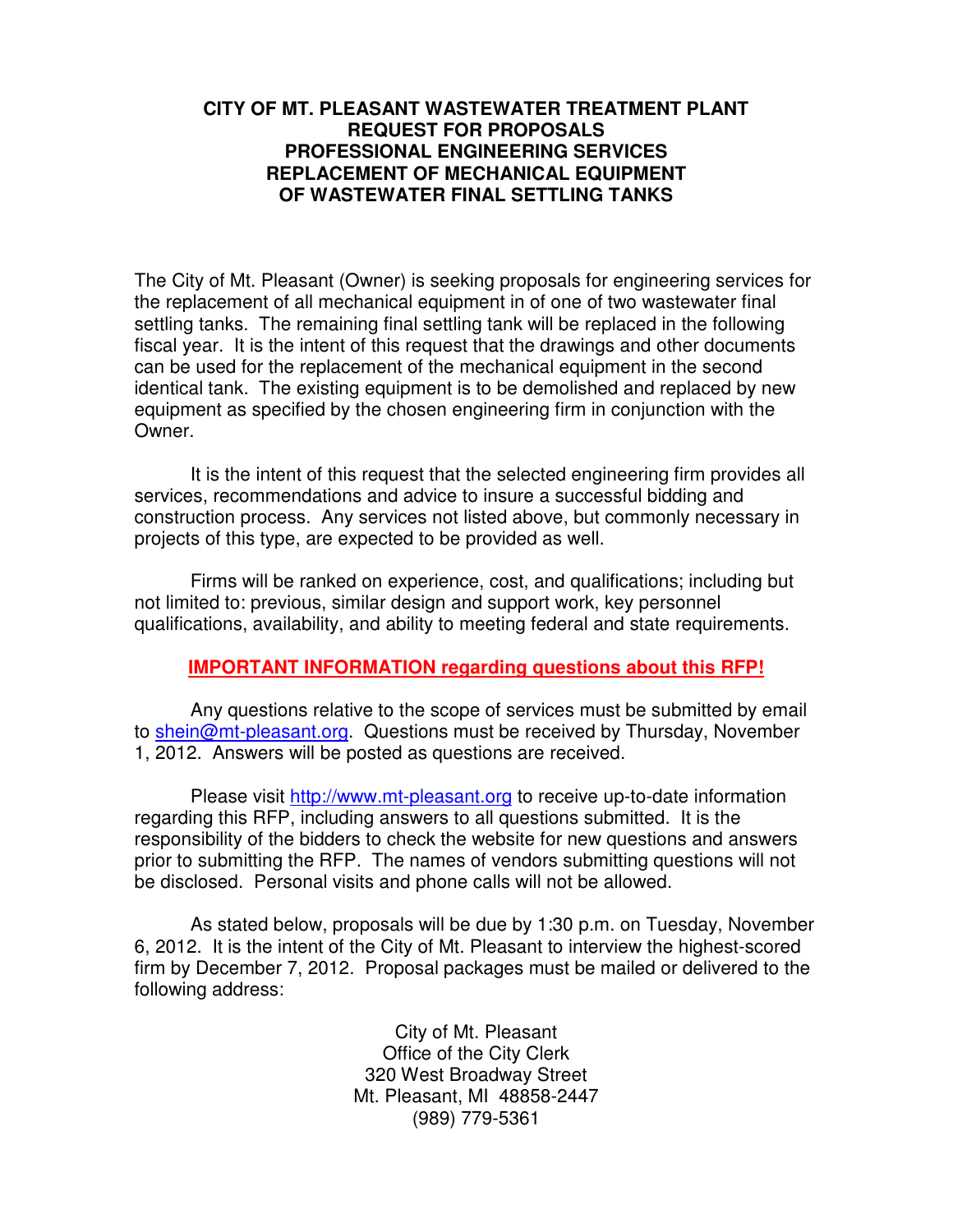Any packages received after this date and time will be deemed unresponsive. The City reserves the right to accept or reject any and all proposals, to resolicit proposals, to waive any irregularities, to negotiate pricing and to select the proposal deemed to be in the best interests of the City. Issuance of this RFP does not obligate the City to award a contract, nor is the City liable for any costs incurred by the proponent in the preparation and submittal of the proposal. All proposals must include the following information in the order stated below:

 1. **Corporate Profile:** Describe on one page the background of your company and why it is qualified to provide the requested services for the City of Mt. Pleasant.

 2. **Understanding of the Project:** Describe in two pages or less your understanding of the project, including a brief overview of your plan on accomplishing the services requested by the City of Mt. Pleasant.

 3. **Project Team:** Describe the qualifications of the key person(s) who will be responsible for providing the requested services. Resumes for key person(s) are required. (Limit resumes to two pages for each key person listed.)

 4. **Experience:** Provide evidence of similar past experience that demonstrates your ability to successfully provide the services being requested in this RFP. Include names and contact information from past projects for reference purposes.

 5. **Cost:** List standard billing rates along with an estimate of the time involved in creating the design and other documents as requested.

## **Fee Negotiations**

At time of awarding the contract to the successful firm, the City of Mt. Pleasant will negotiate a not-to-exceed fee for required services. If the City of Mt. Pleasant and the successful firm cannot agree on a set cost, the City will solicit a fee from the next highest-scored firm. The City requests to be billed on a monthly basis for any services provided.

## **Insurance Requirements**

The engineering firm shall not begin any work under any contract until it has obtained the required insurance and the City of Mt. Pleasant has approved such insurance. The successful firm shall not allow any sub-consultant to commence work on its contract until all similar insurance requirements of the consultant has been so obtained and approved. Insurance requirements include:

> **o** Workers Compensation Insurance including Employers Liability Coverage in accordance with all applicable statutes of the State of Michigan.